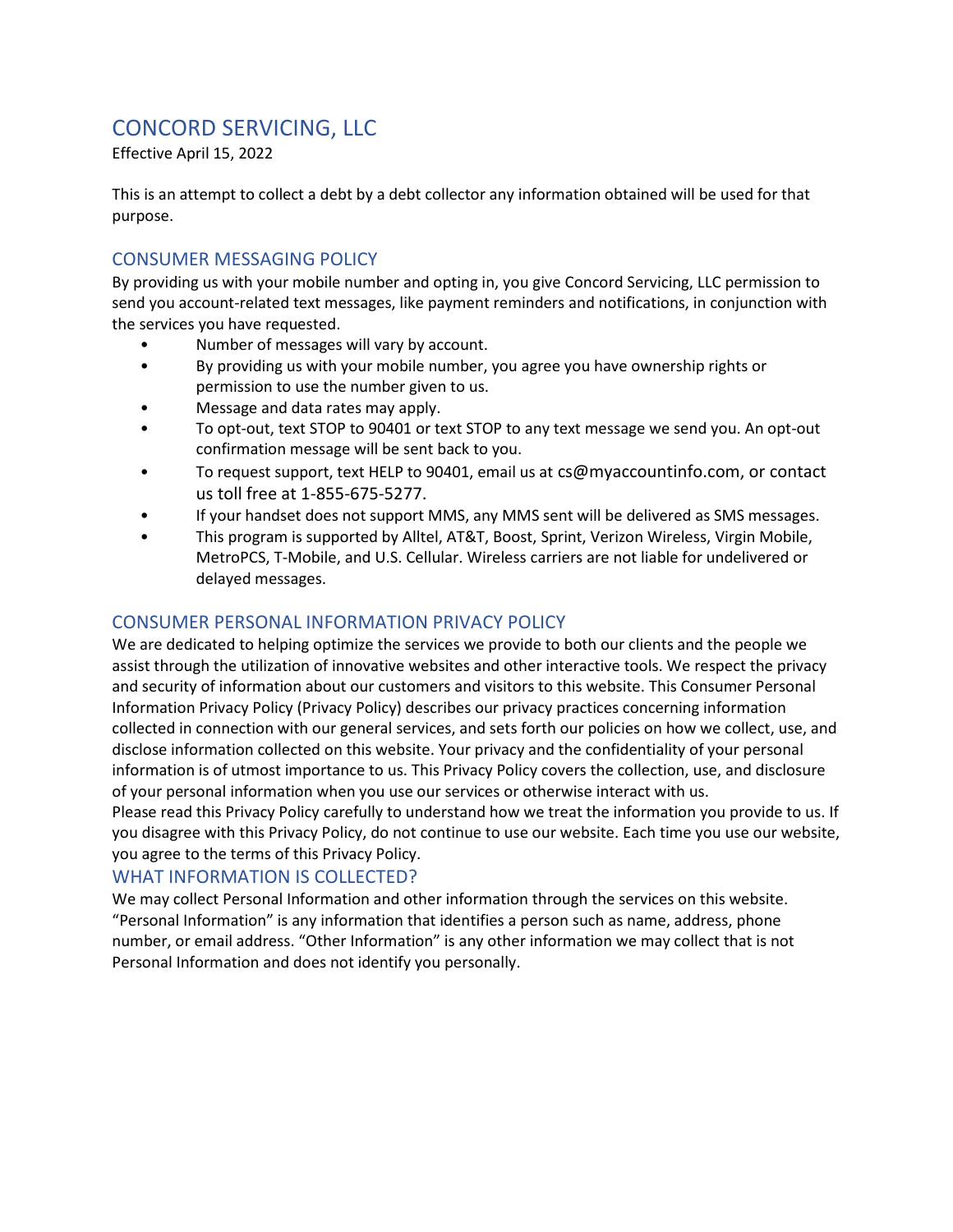#### PERSONAL INFORMATION

We collect Personal Information that you voluntarily provide to us, such as email address, postal address, or telephone numbers when you update your contact information. We collect your banking information when you process a payment transaction.

## OTHER INFORMATION

Anonymous web access information (device information, browser information) is collected strictly for website performance monitoring and is not combined with your Personal Information.

# COOKIES AND OTHER TECHNOLOGIES

We may place and read data stored (via session and/or persistent "cookies" or other device specific storage capabilities) on the device you are using. We may also use other technologies (including JavaScript and tags) when you use our website. Cookies are small data files that are placed on your device for a variety of purposes, including to identify your device and/or to set parameters such as your default language for when you return to the website. These technologies may also capture information such as the type of device, operating system, web browser used, user statistics, and/or the IP address from which you visited the website. These technologies enable us to provide a better user experience and to gauge and monitor the performance of our website.

Cookies may be removed, blocked, or disabled by settings located in your browser. If you decide to remove or not accept cookies, some features and services on our website may not work properly. For further information about deleting or blocking cookies, please visit:

http://www.allaboutcookies.org/manage-cookies/.

## HOW IS THIS INFORMATION USED?

The Personal Information provided by you is used for transactional purposes only. We do not sell Personal Information to any third-party for purposes of marketing its products or services to you. PERSONAL INFORMATION PROVIDED TO VENDORS

On occasion, we provide your Personal Information to affiliates and vendors to facilitate transactional processes such as mailing letters, processing payments, or credit reporting. Contractors, service providers, and other vendors who support our business operations are bound by contractual obligations to keep your Personal Information confidential and use it only for the purposes for which we disclose it to them.

Mobile originator and opt-in data will not be sold to or shared with any third parties.

## LEGAL PURPOSES

We may share, at our sole discretion, your Personal Information with regulators or government officials in the event we become legally compelled to do so.

## **SECURITY**

We implement and maintain reasonable administrative, technical, and physical safeguards that meet industry standards to protect your Personal Information against unauthorized access, disclosure, accidental loss, destruction, and/or alteration.

## CHANGES TO THIS PRIVACY POLICY

For any material changes we make to this Privacy Policy, we will post an updated policy to this page with an effective date of when the changes will take effect. You should review this page periodically.

## CALIFORNIA AND CCPA PRIVACY RIGHTS AND DISCLOSURES

This California Privacy Rights and Disclosure section addresses legal obligations and rights laid out in the California Consumer Privacy Act "CCPA". These obligations and rights apply to businesses conducting business in California and to California residents and information that identifies, relates to, describes, is reasonably capable of being associated with, or could reasonably be linked, directly or indirectly, with California consumers or households (CA Data).